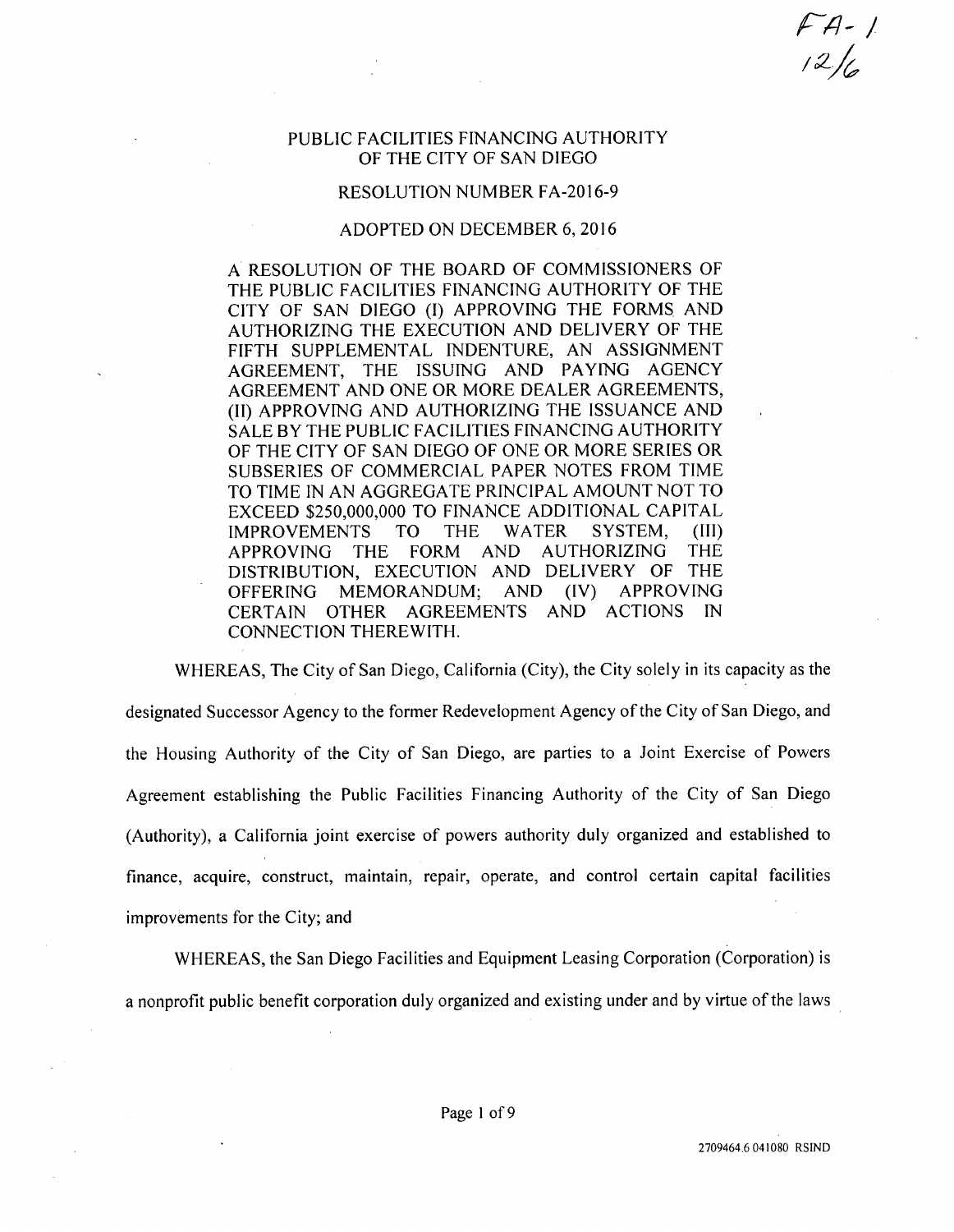ofthe State of California (State) that was incorporated to acquire and lease and/or sell to the City real and personal property to be used in the municipal operations of the City; and

WHEREAS, the City desires to provide for the issuance tax-exempt governmental subordinated water revenue commercial paper notes from time to time in one or more series or subseries (Commercial Paper Notes) that are payable from subordinated installment payments secured by Net System Revenues (as defined in the herein referenced Installment Purchase Agreement) of the City's Water Utility Fund (Water Utility Fund) to (i) provide short-term financing for the design, acquisition, construction, installation, and improvement of components of the City's water system (Water System), (ii) reimburse the City for eligible expenditures in accordance with the herein described Reimbursement Resolution and (iii) pay costs of issuance incurred in connection with the issuance of Commercial Paper Notes; and

WHEREAS, to facilitate such short-term financing, the City and the Corporation propose to provide for the issuance from time to time of up to \$250,000,000 aggregate principal amount of subordinated water revenue bonds in the form of Commercial Paper Notes from time to time, in one or more series or subseries, for the purposes set forth above; and

WHEREAS, the City has requested the Authority's assistance in effecting the financing of design, acquisition, construction and installation of improvements (Projects) to the Water System from time to time, in each case if economical or otherwise on terms beneficial to the City and its residents; and

WHEREAS, in order to effectuate the design, acquisition, construction, installation, and improvement of the Water System, the City and the Corporation have entered into an Amended and Restated Master Installment Purchase Agreement, dated as of January 1, 2009, a 2009A Supplement to Amended and Restated Master Installment Purchase Agreement, dated as of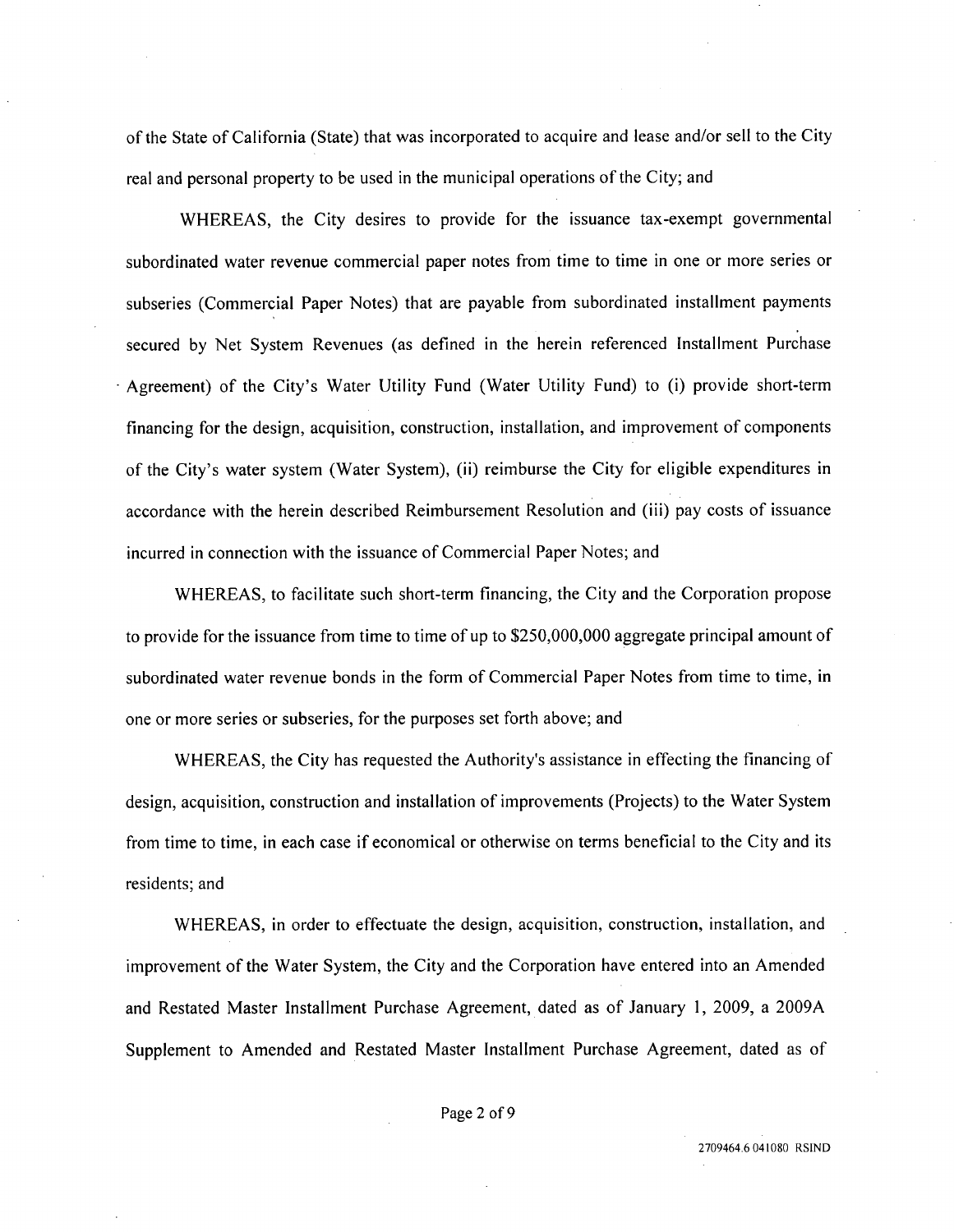January 1, 2009, a 2009B Supplement to Amended and Restated Master Installment Purchase Agreement, dated as of June 1, 2009, a 2010A Supplement to Amended and Restated Master Installment Purchase Agreement, dated as of June 1, 2010, a 2012A Supplement to Amended and Restated Master Installment Purchase Agreement, dated as of April 1, 2012, and a 2016 Supplement to Amended and Restated Master Installment Purchase Agreement, dated as of June 1,2016 (collectively, the Installment Purchase Agreement), each by and between the City and the Corporation, pursuant to which the Corporation has agreed to sell certain improvements and additions (comprised of various components, each, a Component) to the Water System and the City has agreed from time to time to purchase certain Components as specified in certain supplements to the Installment Purchase Agreement; and

WHEREAS, the City has determined pursuant to a Resolution introduced at a meeting of the City Council of the City of San Diego on the date hereof, that it is in the best interests of the City to request the Authority to issue its Commercial Paper Notes from time to time in one or more series or subseries, payable from subordinated Installment Payments secured by Net System Revenues of the Water Utility Fund, to finance the improvements to the Water System; and

WHEREAS, the Resolution includes a finding that financing of components of the Water System as set forth therein will provide significant public benefits in accordance with the criteria specified in California Government Code Section 6586; and

WHEREAS, in order to finance the design, acquisition, construction and installation of additional improvements to the Water System, the City and the Corporation propose to enter into the 2017 Commercial Paper Supplement to Amended and Restated Master Installment Purchase Agreement (2017 Commercial Paper Supplement), supplementing the Installment Purchase Agreement; and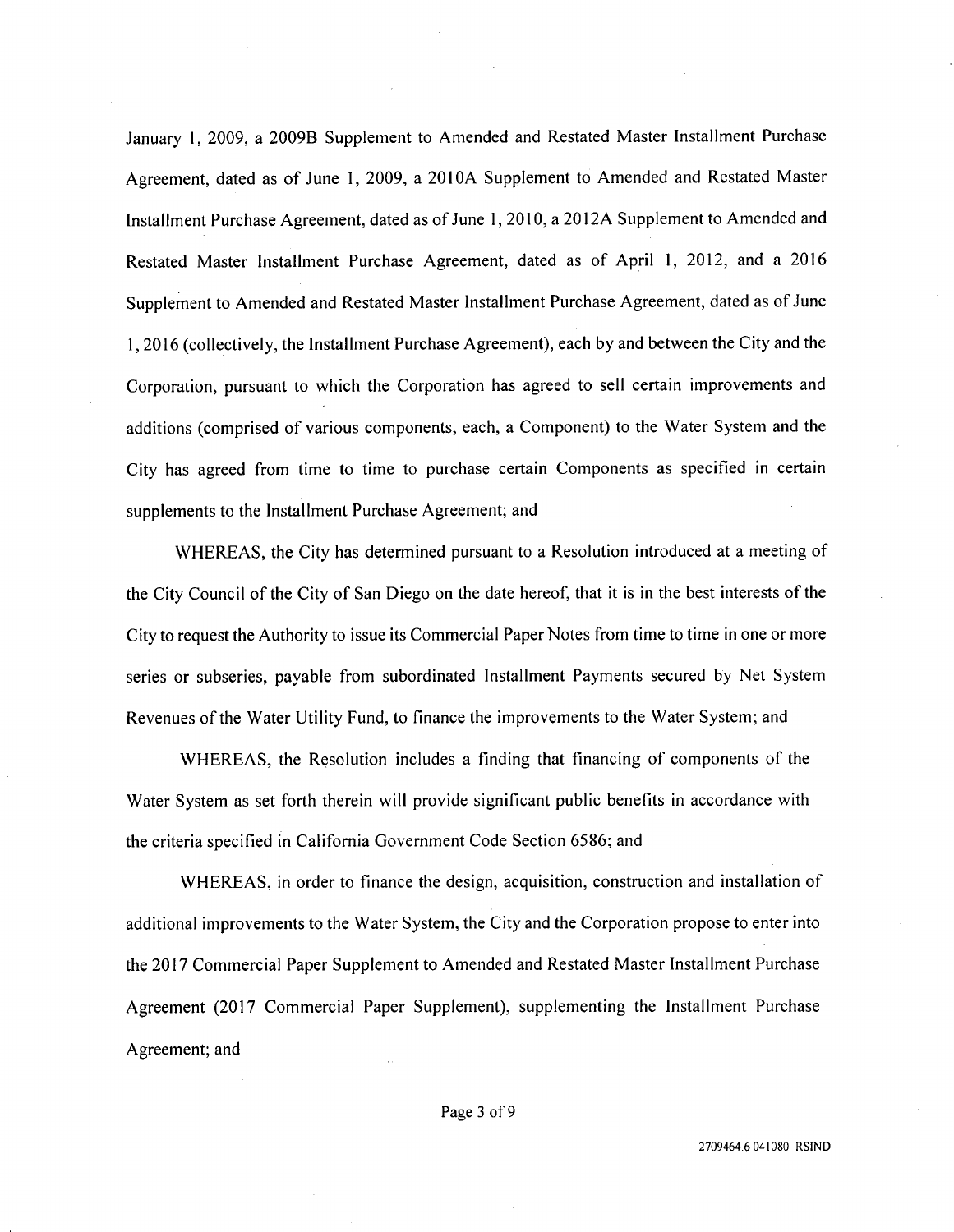WHEREAS, the Installment Purchase Agreement, as amended, provides that each Supplement shall specify either a senior or subordinate pledge of Net System Revenues and the Resolution provides for the execution and delivery of the 2017 Commercial Paper Supplement in conjunction with the issuance of Commercial Paper Notes from time to time, in one or more series or subseries and on one or more sale dates, which Commercial Paper Notes will be secured by a subordinate pledge of Net System Revenues; and

WHEREAS, under the Installment Purchase Agreement and the 2017 Commercial Paper Supplement, the City will be obligated to make Commercial Paper Subordinated Installment Payments (as defined in the 2017 Commercial Paper Supplement) to the Authority; and

WHEREAS, to further facilitate the proposed financings, the Corporation, as assignor, will execute and deliver an Assignment Agreement (Assignment Agreement), pursuant to which the Corporation will assign all of its right, title, and interest under the 2017 Commercial Paper Supplement to the Authority, as assignee; and

WHEREAS, the issuance ofthe Commercial Paper Notes from time to time is authorized under the Resolution in one or more series or subseries over time, if economical or otherwise on terms deemed beneficial by and to the City and its residents; and

WHEREAS, to provide for the authentication and delivery of the Commercial Paper Notes from time to time, to establish and declare the terms and conditions upon which the Commercial Paper Notes are to be issued from time to time and secured, and to secure the repayment thereof, it is proposed that the Authority enter into the Fifth Supplemental Indenture (Fifth Supplemental Indenture) with U.S. Bank National Association, or any successor or substitute trust company or bank having trust powers, as trustee (Trustee), which Fifth Supplemental Indenture shall amend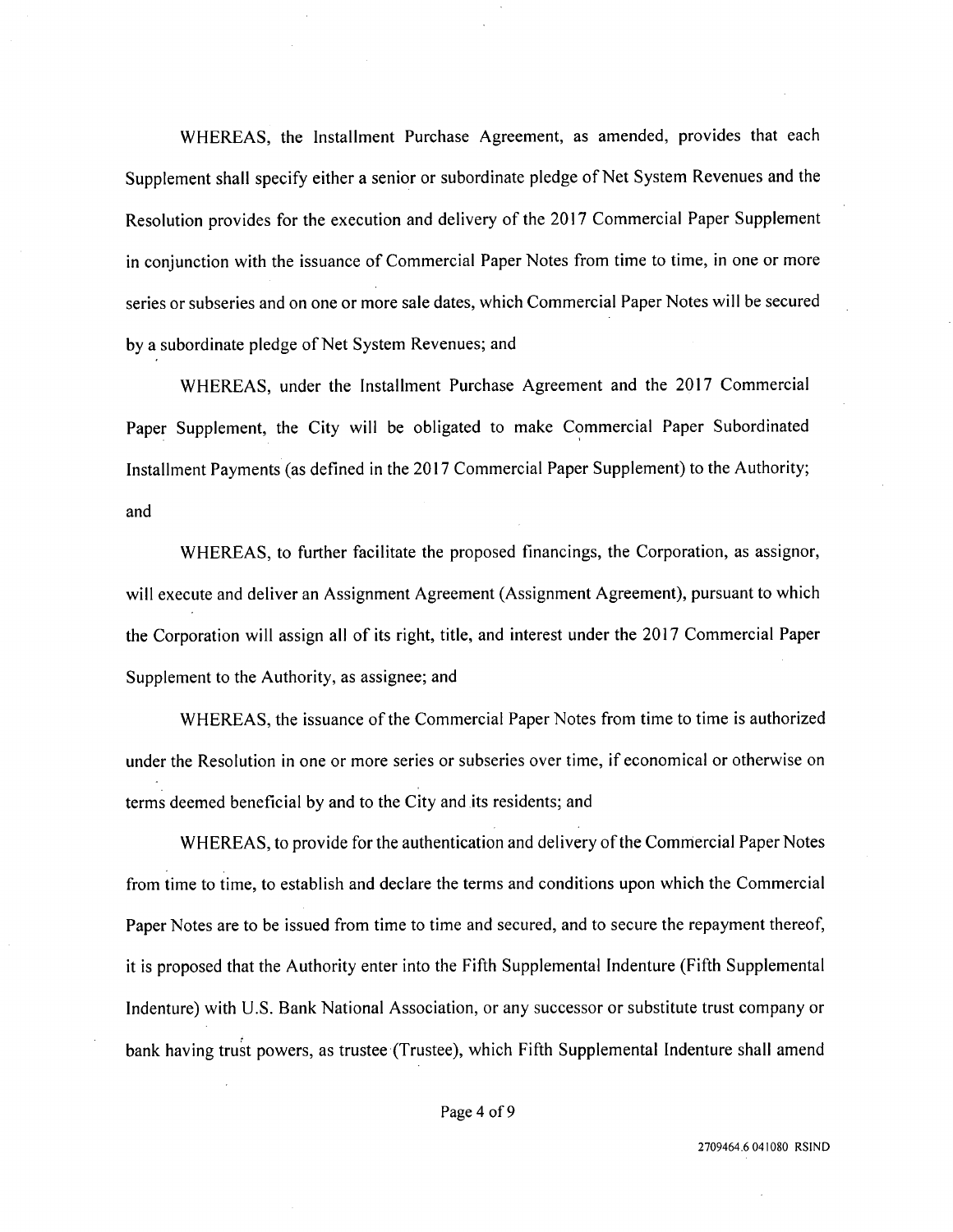and supplement an Indenture, dated as of January 1, 2009, as amended and supplemented by a First Supplemental Indenture, dated as of June 1, 2009, a Second Supplemental Indenture, dated as of June 1, 2010, a Third Supplemental Indenture, dated as of April 1, 2012, and a Fourth Supplemental Indenture, dated as of June 1, 2016, each by and between the Authority and the Trustee; and

WHEREAS, the Authority has determined, in accordance with Section 9.01(b) of the Indenture, that the terms of the Fifth Supplemental Indenture including, without limitation, to provide for the issuance of Commercial Paper Notes, are not inconsistent with the Indenture as currently exists and will not adversely affect the interests of the Owners of bonds issued under the Indenture; and

WHEREAS, in order to provide additional security for the Commercial Paper Notes, the City proposes to enter one or more reimbursement agreements with, and deliver bank notes (each, a Bank Note) to, each Credit Provider (Credit Provider), the initial ones being Bank of the West and Bank of America, N.A., pursuant to which the Credit Provider will each issue an irrevocable direct-pay letter of credit to provide credit enhancement and liquidity support for any authorized series or subseries of the Commercial Paper Notes (each, a Commercial Paper Notes Credit Support Instrument); and

WHEREAS, the Authority proposes to execute a Letter of Representation (Letter of Representation) to induce each Commercial Paper Notes Credit Facility Provider to provide its Commercial Paper Notes Credit Support Instrument; and

WHEREAS, in furtherance of the issuance of the Commercial Paper Notes under the Indenture, the Authority and the Issuing and Paying Agent named therein (Issuing and Paying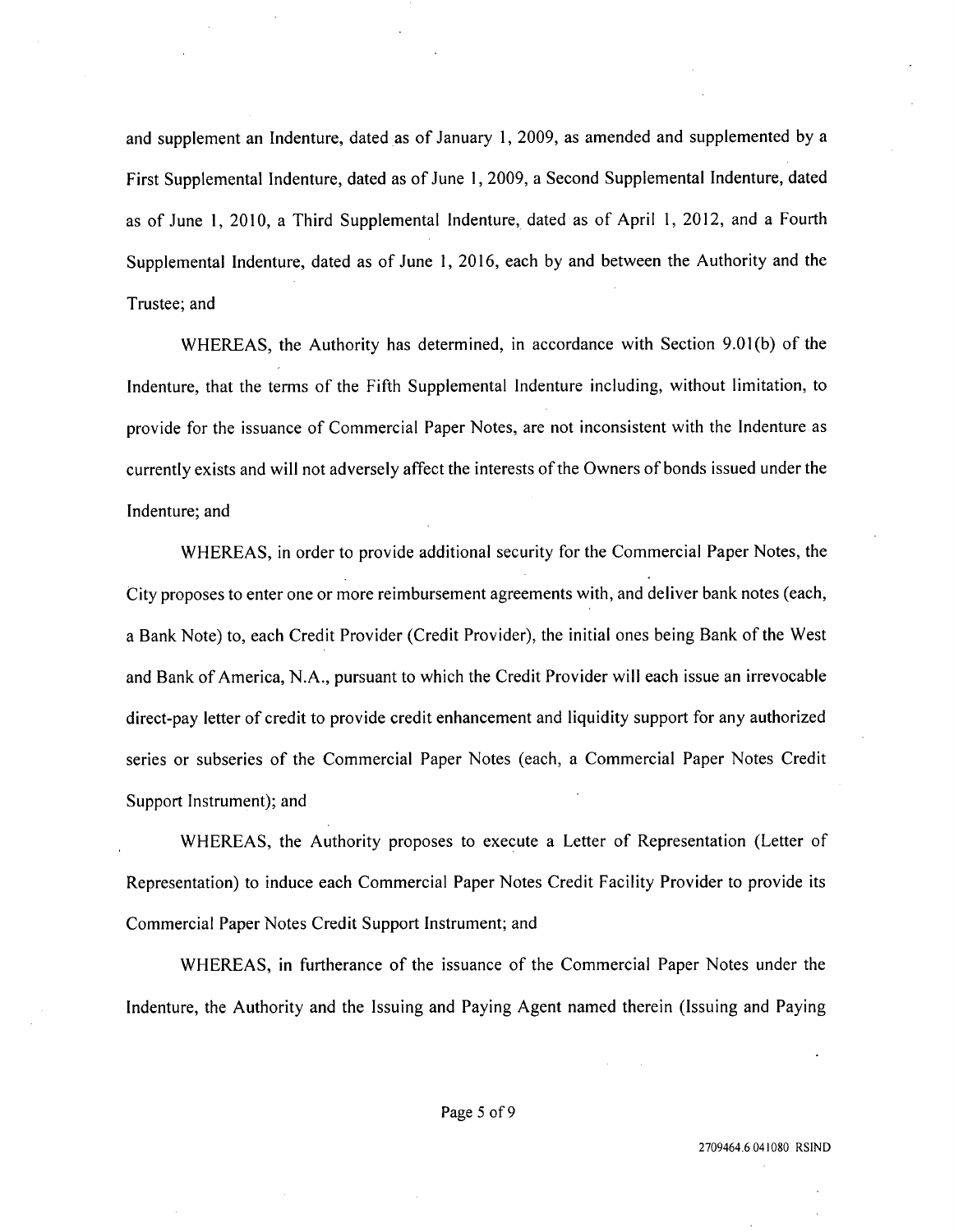Agent) propose to enter into an Issuing and Paying Agency Agreement (Issuing and Paying Agency Agreement); and

WHEREAS, there has been presented to this meeting a proposed form of Offering Memorandum (Offering Memorandum) relating to the issuance by the Authority of its Commercial Paper Notes, which will be used in marketing the Commercial Paper Notes; and

WHEREAS, the Authority is authorized to undertake the actions described in this Resolution pursuant to its Joint Exercise of Powers Agreement and the Constitution and applicable laws of the State;

NOW, THEREFORE, BE IT RESOLVED by the Board of Commissioners ofthe Public Facilities Financing Authority of the City of San Diego (Board of Commissioners), as follows:

Section 1. The Board of Commissioners hereby finds and determines that the statements set forth above in the recitals to this Resolution are true and correct.

Section 2. The Board of Commissioner hereby approves the issuance of by the Authority of its tax-exempt Commercial Paper Notes from time to time, in one or more series or subseries, in an aggregate principal amount not to exceed \$250,000,000 to provide funds for the financing improvements to the Water System and pay costs of issuance incurred in connection with the issuance of the Commercial Paper Notes, from time to time; provided that as to each such issuance, the financing must achieve a true interest cost not to exceed the lesser of eleven percent (11%) or the maximum rate per annum permitted by law. The Commercial Paper Notes are authorized to be executed for and in the name of and on behalf of the Authority by the manual or facsimile signature of the Chair or Vice-Chair of the Board of Commissioners of the Authority or the Treasurer ofthe Authority (each, an Authorized Officer) and attested to by the manual or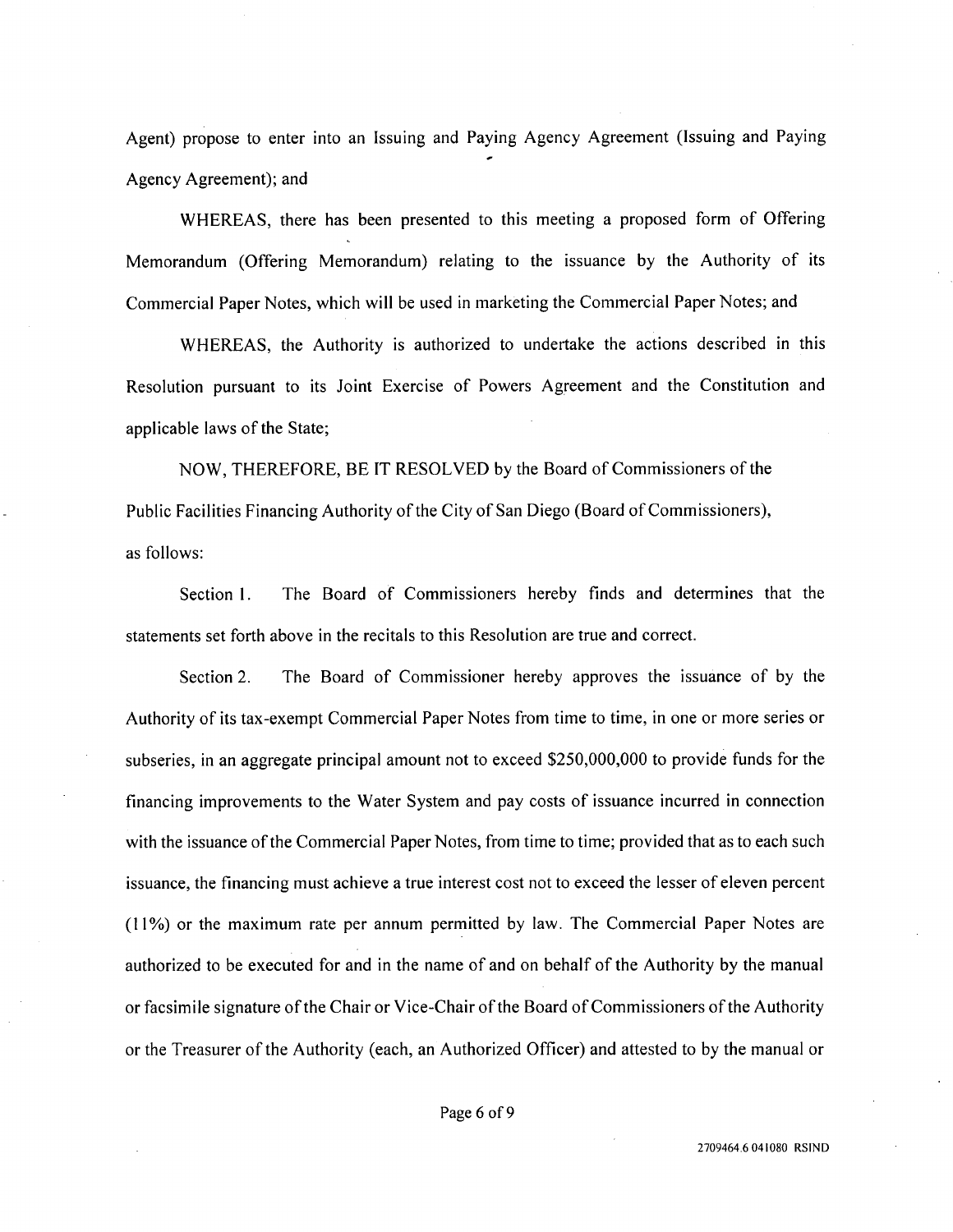facsimile signature of the Secretary of the Authority (Secretary) or his or her specified designee. The Commercial Paper Notes, when so executed and attested, are authorized to be delivered to the Trustee for authentication.

Section 3. The forms and content of the Fifth Supplemental Indenture, the Assignment Agreement, the Letter of Representations, the Issuing and Paying Agency Agreement and Dealer Agreements (collectively, the Financing Documents), each as submitted to this meeting and on file in the office of the Office of the Secretary and submitted to this meeting, are hereby approved. The Authorized Officers, and each of them, acting alone, are hereby authorized and directed, for and in the name and on behalf of the Authority, to execute and deliver the Financing Documents in conjunction with the issuance of Commercial Paper Notes from time to time, in one or more series or subseries, in substantially the forms submitted to this meeting, with such additions and changes therein as any Authorized Officer shall determine are necessary or desirable and approve as being in the best interests of the Authority, and as approved as to form by the City Attorney of the City of San Diego (City Attorney), as counsel to the Authority, or his or her specified designee, and with such other changes that may be required or requested by Hawkins Delafield  $& Wood$ LLP, as Bond Counsel (Bond Counsel), such approval to be conclusively evidenced by the execution and delivery thereof. The Fifth Supplemental Indenture shall specify a subordinate pledge of Net System Revenues (as defined in the Installment Purchase Agreement) with respect to the Commercial Paper Notes.

Section 4. The form and content of the proposed Offering Memorandum substantially in the form presented to and considered at this meeting, are hereby approved, with such changes thereto as an Authorized Officer shall determine are necessary or desirable and may require or approve, such approval to be conclusively evidenced by the delivery of the Offering Memorandum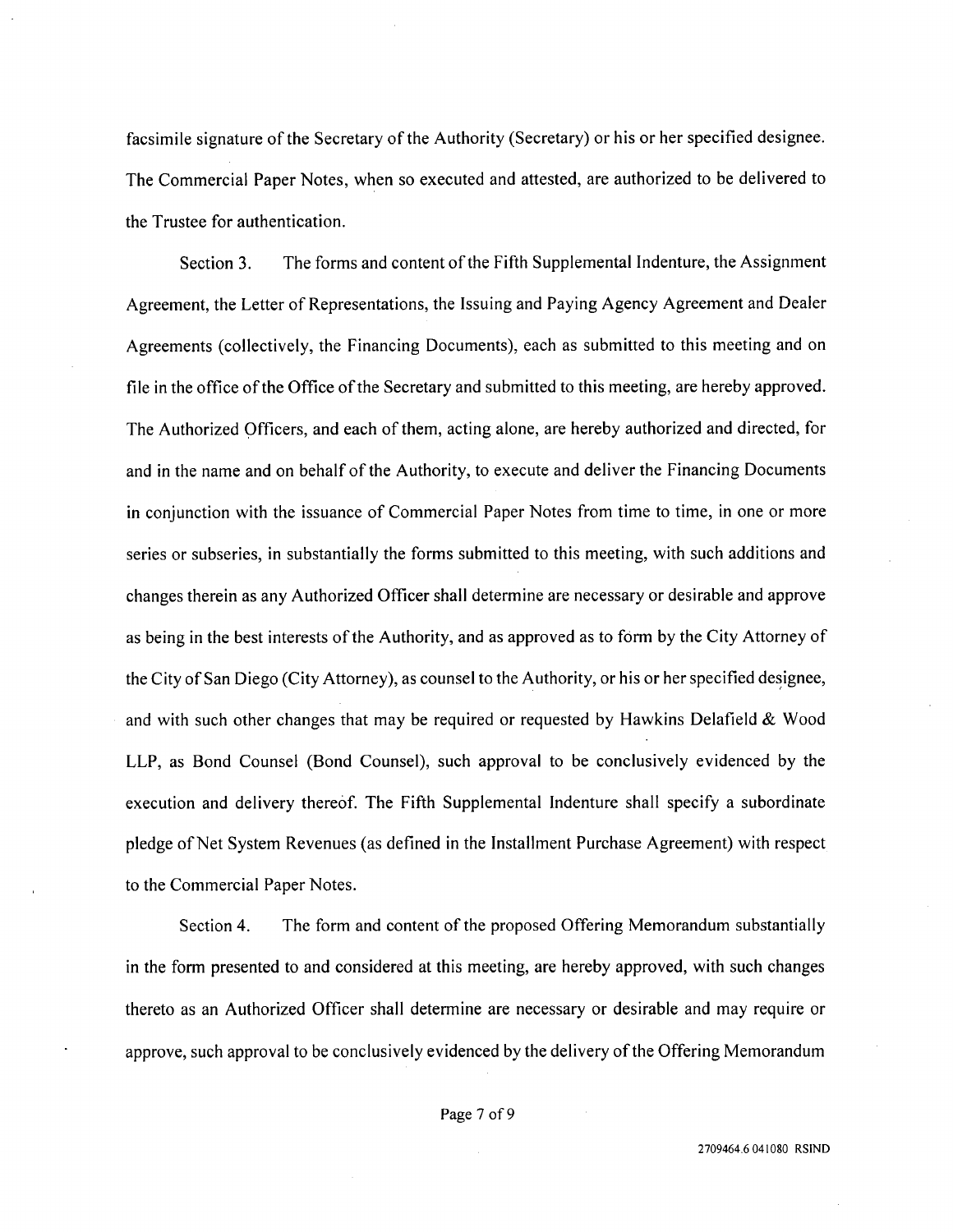for release to prospective purchasers of the Commercial Paper Notes. The distribution of electronic or physical copies ofthe Offering Memorandum to persons who may be interested in the purchase of the Commercial Paper Notes is hereby authorized and approved.

Section 5. The Authorized Officers, and each of them, acting alone, are hereby authorized and directed to take all actions and execute any and all documents which they may deem necessary or advisable in order to consummate, carry out, give effect to and comply with the terms and intent of this Resolution and the consummation of the transactions contemplated hereby. Any actions heretofore taken by such officers in furtherance of any of the transactions authorized herein are hereby ratified, confirmed, and approved.

Section 6. The Authorized Officers, and each of them, acting alone, are hereby authorized and directed, for and in the name of and on behalf of the Authority, to do any and all things and take any and all actions, from time to time, consistent with this Resolution and the documents approved herein and other documents authorized by this Resolution, including, without limitation, payment of necessary and appropriate fees and expenses of bond counsel, disclosure counsel, municipal advisor and other professionals retained by the Authority, and execute and deliver any and all certificates, agreements and other documents (including, but not limited to, the tax compliance certificate) which they, or any of them, may deem necessary or advisable to consummate the transactions evidenced by the documents referenced herein in accordance with this Resolution.

Section 7. This Resolution shall take effect immediately upon its adoption.